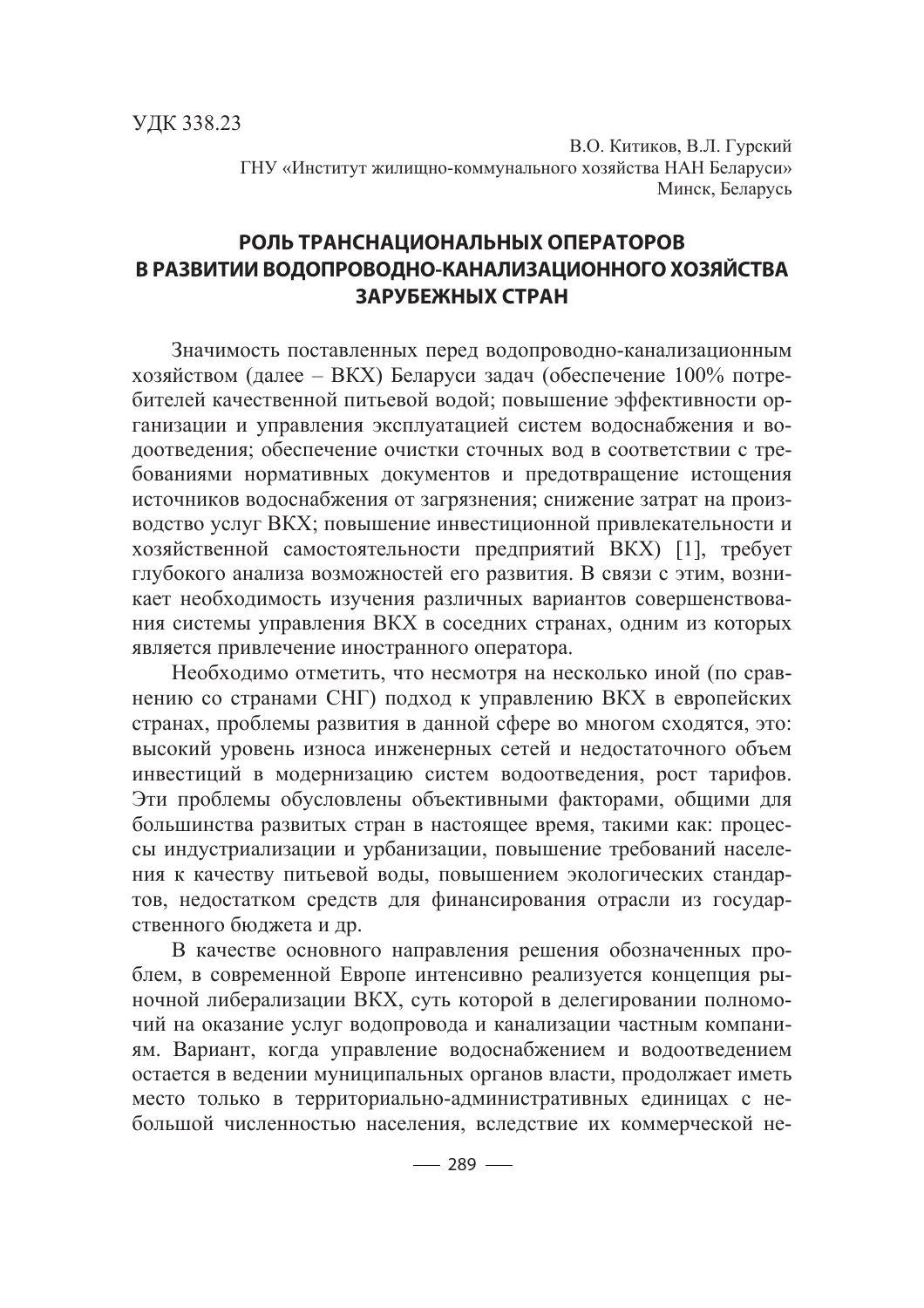привлекательности. Параллельно происходит постепенное объединение небольших по размеру компаний водоснабжения в крупные межмуниципальные или частные предприятия с целью повышения эффективности и привлечения инвестиционных ресурсов, и создание, на этой основе, организационно и финансово самостоятельных специализированных компаний водоснабжения. В отдельных странах (Италия) этот процесс приводит к ликвидации в структуре муниципалитетов служб, оказывающих водные и канализационные коммунальные услуги. В других (Германия) происходит сокращение объема услуг водоснабжения и канализации, оказываемых структурными подразделениями муниципалитетов, увеличение количества смешанных (государственно-частных) компаний и муниципальных предприятий в форме акционерных обществ (корпораций с ограниченной ответственностью). Свое развитие модель делегированного частного управления ВКХ получила через создание крупных вертикально интегрированных транснациональных компаний, во многих европейских странах. Во Франции это такие компании как: Veolia Water, Societe Lyonnaise des Eaux (входит в Suez Environment), Vivendi Water, Societe d'Amenagement Urbain et Rural (SAUR/Bouygues), в Испании – Aqualia, в Чехии Bond Group и Penta Investments, в Англии – Cascal, в швейцарии – Multiplex Solutions  $[2, 3]$ .

Вместе с тем, необходимо учитывать, что указанные ТНК и ФПГ являются коммерческими и работая на зарубежных рынках проявляют высокую избирательность, предпочитая крупные города (более 100 тыс. человек), с населением имеющим высокий уровень дохода (Бухарест, Будапешт, Марибор, Гданьски др.). Небольшие города и сельские населенные пункты такие компании обслуживать не берутся. При этом, тариф на воду для потребителей, по сведениям французской организацией потребителей, при эксплуатации инженерной инфраструктурой ВКХ частными компаниями (Мец, Марсель) на 25–33% выше, чем при управлении специализированным муниципальным предприятием (Эльзас и Лотарингия) [4].

Попытки воспользоваться услугами международных операторов для решения проблем развития в сфере водоснабжения и водоотведения предпринимались многими странами, в т.ч. странами СНГ, с переменным успехом. Представляет интерес опыт Казахстана, по привлечению французского оператора Vivendi Water, предложенного как вариант повышения эффективности и решения накопившихся проблем в ВКХ г. Алматы. Необходимость реформирования сложившейся системы, была обусловлена тем обстоятельством, что при тарифах в 2 – 3 раза ниже себестоимости и отсутствии инвестиций в отрасль за по-

 $-290-$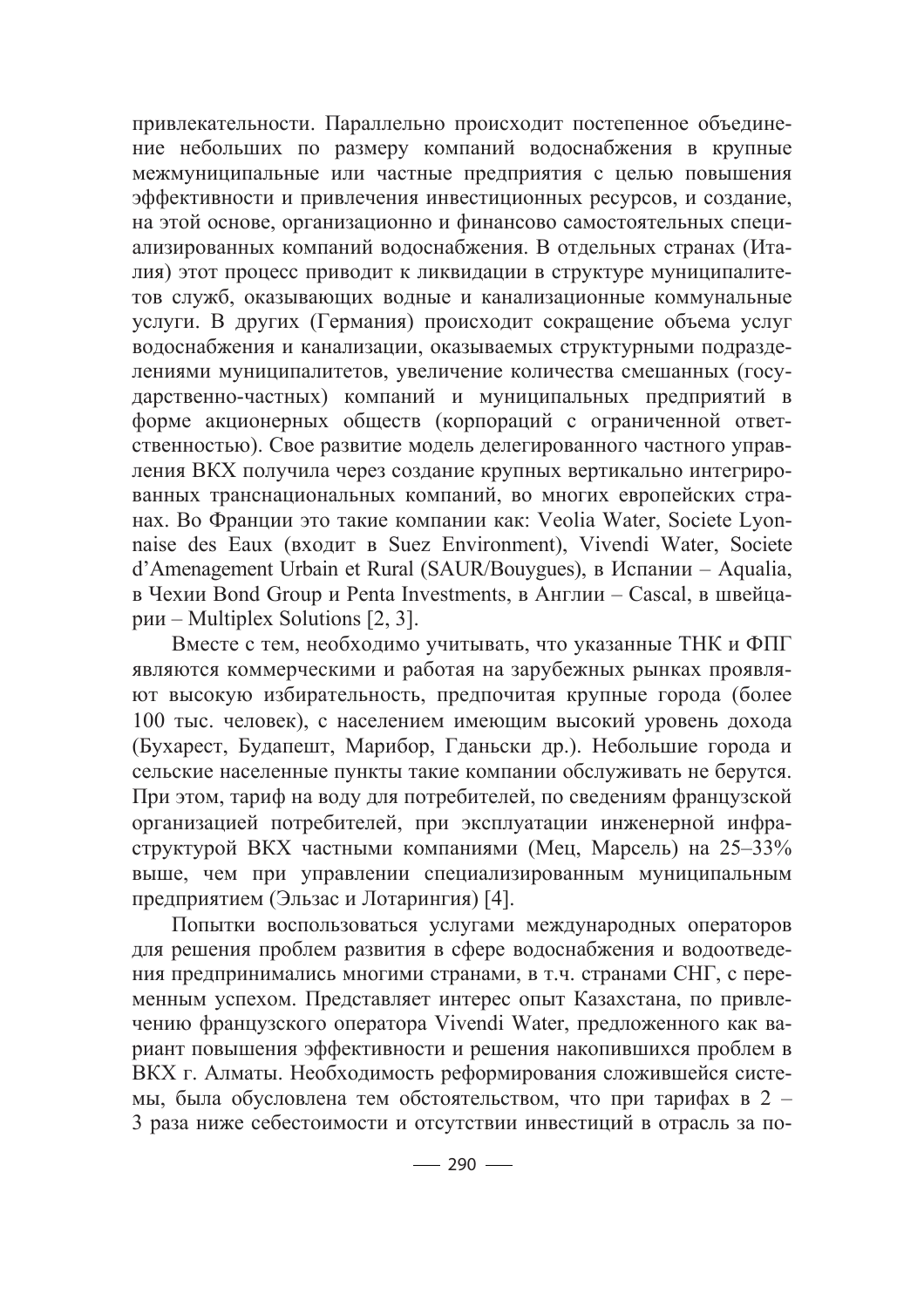следние 10 лет водоканал города с населением 1,2 млн. человек был близок к банкротству. Привлечение французского оператора планировалось на условиях концессии на срок 30 лет путем создания СП «Алматы Суы» (48 % – водоканал Алматы, 52% – французская компания), для управления и эксплуатации водопроводно-канализационных систем города, внедрения инноваций, привлечения экспертов, привлечения международных финансовых ресурсов. Соглашение было подписано еще в 2002 г. Однако, проект был остановлен по причине высокого темпа роста тарифов.

Более успешный опыт привлечение иностранных операторов для управления и системой водоснабжении и водоотведении в формате ГЧП имеет Армения. В настоящее время, все относительно крупные системы ВКХ Армении управляются с участием международных операторов – транснациональных компаний Франции, Германии, Италии (Veolia Water и SAUR (Франция); MVV decon и MVV Energie (Германия) и AEG Service (Армения)). По договору аренды компанияарендатор использует находящиеся в муниципальной собственности инженерные системы ВКХ и отвечает за их эксплуатацию, содержание и обслуживание при этом осуществляет сбор платежей. В настоящее тариф на воду в Армении составляет 191,4 драма (40 центов США) за  $1$  кубометр [5].

В Грузии пошли несколько по другому пути, был предложен вариант реорганизации управления АО «Тбилводоканал»» путем его продажи (приватизации), причем вместе с компанией по водоснабжению городов Мцхета и Рустави, гидроэлектростанцией «Жинвал ГЭС» и водоочистными сооружениями «Рустави – Гардабани» [4]. Данный комплекс объектов ВКХ и энергетики был приобретен швейцарская компания Multiplex Solutions, которая для управления приватизированными системами ВКХ инициировала создание международного оператора Georgian Water and Power. Деятельность оператора оказалась достаточно эффективной, привлечение международных инвестиций позволило обеспечить 24-часовую подачу питьевой воды в Тбилиси. За воду жители этих городов платят по двум системам на каждого члена семьи или согласно объему употребленной воды. для тех, у кого установлен счетчик на воду. В Тбилиси, для абонентов водораспределительной компании Georgian Water and Power, тариф на душу населения 3,892 лари (1,59 долл США) или 0,329 лари (13 центов США) за 1 кубометр [6].

Подводя итог, необходимо констатировать, что специфика социально-экономической политики каждого государства определяется, в первую очередь, уникальностью самих экономических отношений в